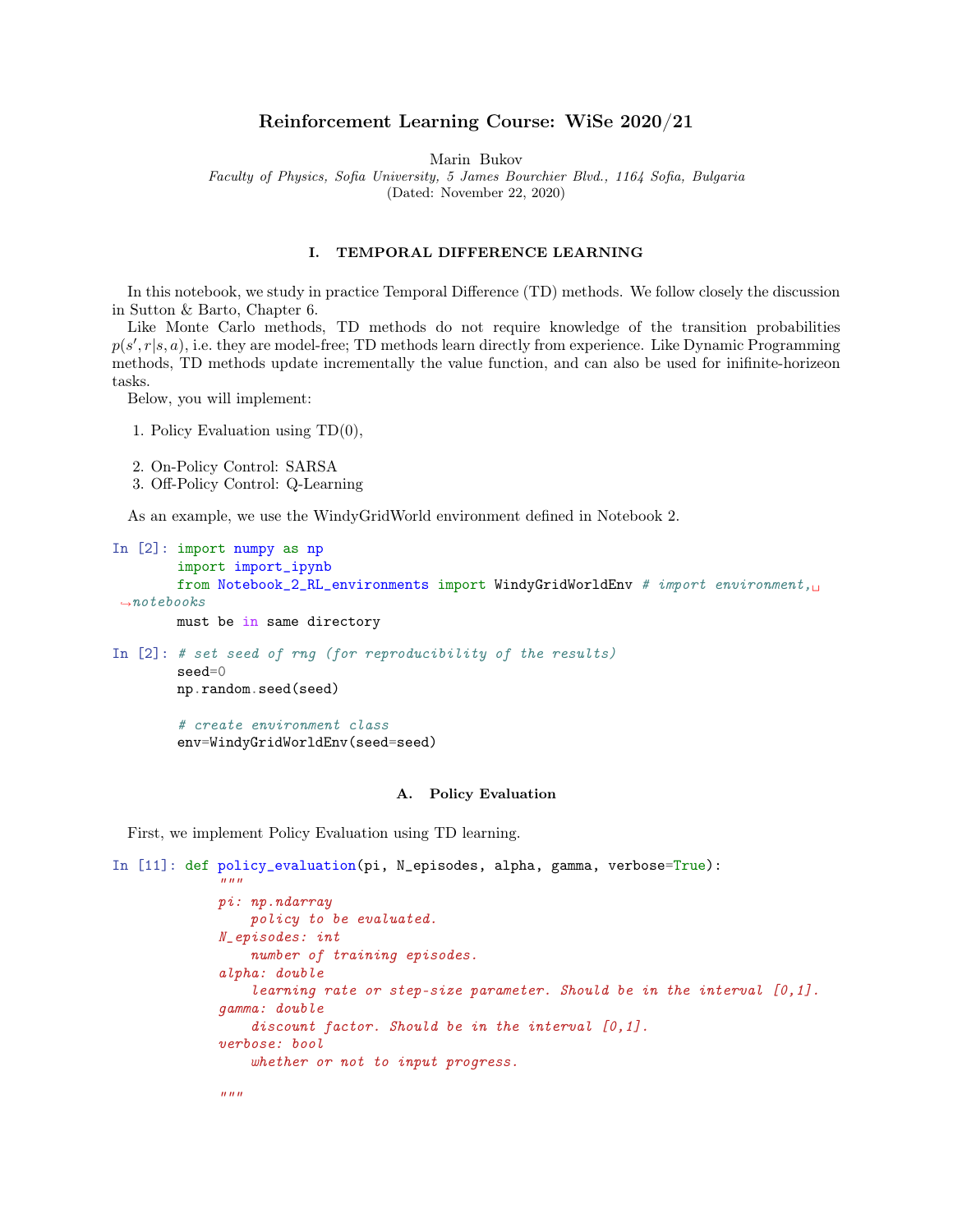```
# initialize value function V
V = np{\text{.}zeros}((10, 7), )# policy evaluation
for episode in range(N_episodes):
    # reset environment
    env.reset()
    # loop over the steps in an episode
    done=False
    while (not done):
        # pick a random action
        S=env.state.copy()
        A=np.randomોcode([0,1,2,3], pp=pi[S[0],S[1],:])# take an environment step
        S_p, R, done = env.step(A)# update value function
        V[S[0], S[1]] += alpha*(R + gamma*V[S_p[0], S_p[1]] - V[S[0], S[1]])
    if episode%10 == 0 and verbose:
        print('finished episode {0:d}.'.format(episode))
```
#### return V

Define an equiprobably policy and evaluate it using TD learning. Use  $\alpha = 0.5$ ,  $\gamma = 0.9$ , and N\_episodes=100.

- 1. What happens if you change the value for the discount factor  $\gamma$ ? Can you explain your observations?
- 2. Does the result depend on the number of episodes used? Why?
- 3. Try to evaluate the policy which deterministically takes the action right. What can go wrong here? Can you come up with a way to fix the issue you observe?

```
In [12]: # learning rate
         alpha = 0.5# discount factor
         gamma = 0.9# number of episodes to collect data from
         N_episodes=100
         # define equiprobable policy
         pi_equiprob=0.25*np.ones((10,7,4))
         # evaluate the valur function for the equiproably policy
         V_equiprob = policy_evaluation(pi_equiprob, N_episodes, alpha, gamma)
         # print value function
         np.round(np.flipud(V_equiprob.T),0)
finished episode 0.
finished episode 10.
finished episode 20.
```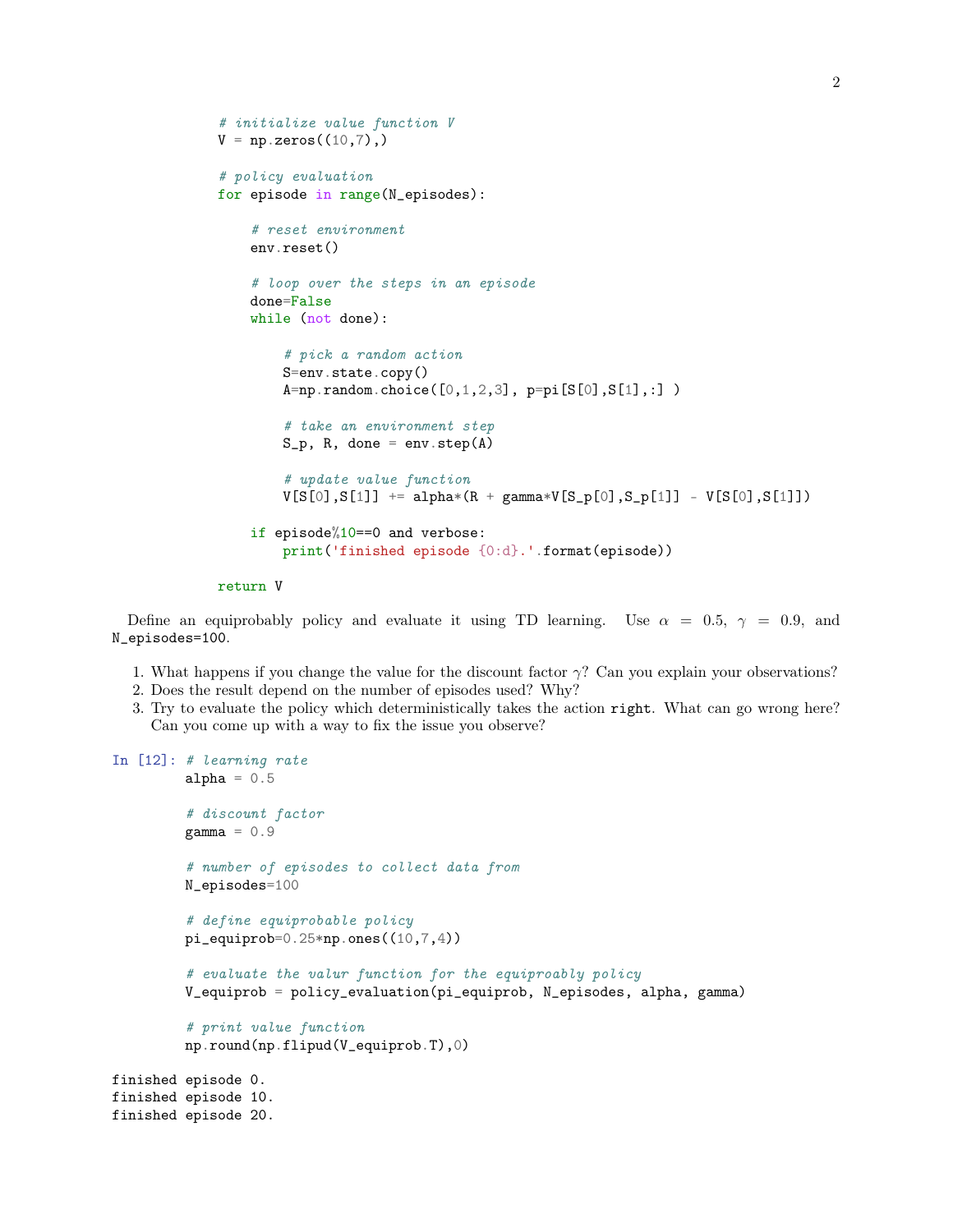```
finished episode 30.
finished episode 40.
finished episode 50.
finished episode 60.
finished episode 70.
finished episode 80.
finished episode 90.
```

```
[breakable, size=fbox, boxrule=.5pt, pad at break*=1mm, opacityfi\pi
```

```
array([[-10., -10., -10., -10., -10., -10., -10., -10., -10., -10.],
       [-10., -10., -10., -10., -10., -10., -10., -10., -10., -10.[-10., -10., -10., -10., -10., -10., -10., -10., -10., -9.],
      [-10., -10., -10., -10., -10., -10., -10., 0., -10., -9.],[-10., -10., -10., -10., -10., -10., -10., 0., -8., -5., -9.],[-10., -10., -10., -10., -10., -10., 0., -10., -10., -9.],[-10., -10., -10., -10., 0., 0., 0., 0., -7., -9.]]
```
## B. SARSA

We now turn to policy improvement, and implement the SARSA algorithm. SARSA is an on-policy algorithm, i.e. the policy being improved is the same policy which generates the data. The algorithm makes use of generalized policy iteration to find an approximation to the optimal Q-function using experience (i.e. from data).

SARSA requires us to be able to take actions according to an  $\varepsilon$ -greedy policy. Therefore, your first task is to implement a function take\_eps\_greedy\_action(Qs,eps,avail\_actions) which takes an action according to the  $\varepsilon$ -greedy policy w.r.t. the Q-function  $\mathbf{Q}(s,:)$  for some fixed state s. For simiplicity, we assume that all actions are available from every state (see definition of WindyGridWorld environment).

Once we have take\_eps\_greedy\_action, we can move on to implement the SARSA(N\_episodes, alpha, gamma, eps) routine.

```
In [5]: def take_eps_greedy_action(Qs,eps,avail_actions=np.array([0,1,2,3])):
```

```
Qs: np.ndarray
               the Q(s, :) values for a fixed state, over all available actions from
\rightarrowthat state.
           eps: double
               small number to define the eps-greedy policy.
           avail_actions: np.ndarray
               an array containing all allowed actions from the state s.
               For the WindyGridWorld environment, these are always all four actions.
           "''"# compute greedy action
           a = np.arange(Qs)# draw a random number in [0,1]
           delta=np.random.uniform()
           # take a non=greedy action with probability eps/|A|
           if delta \le eps/avail_actions.shape[0]:
               a = np.random choice( avail_actions[np.arange(len(avail_actions)) != a] )
```
 $"''"$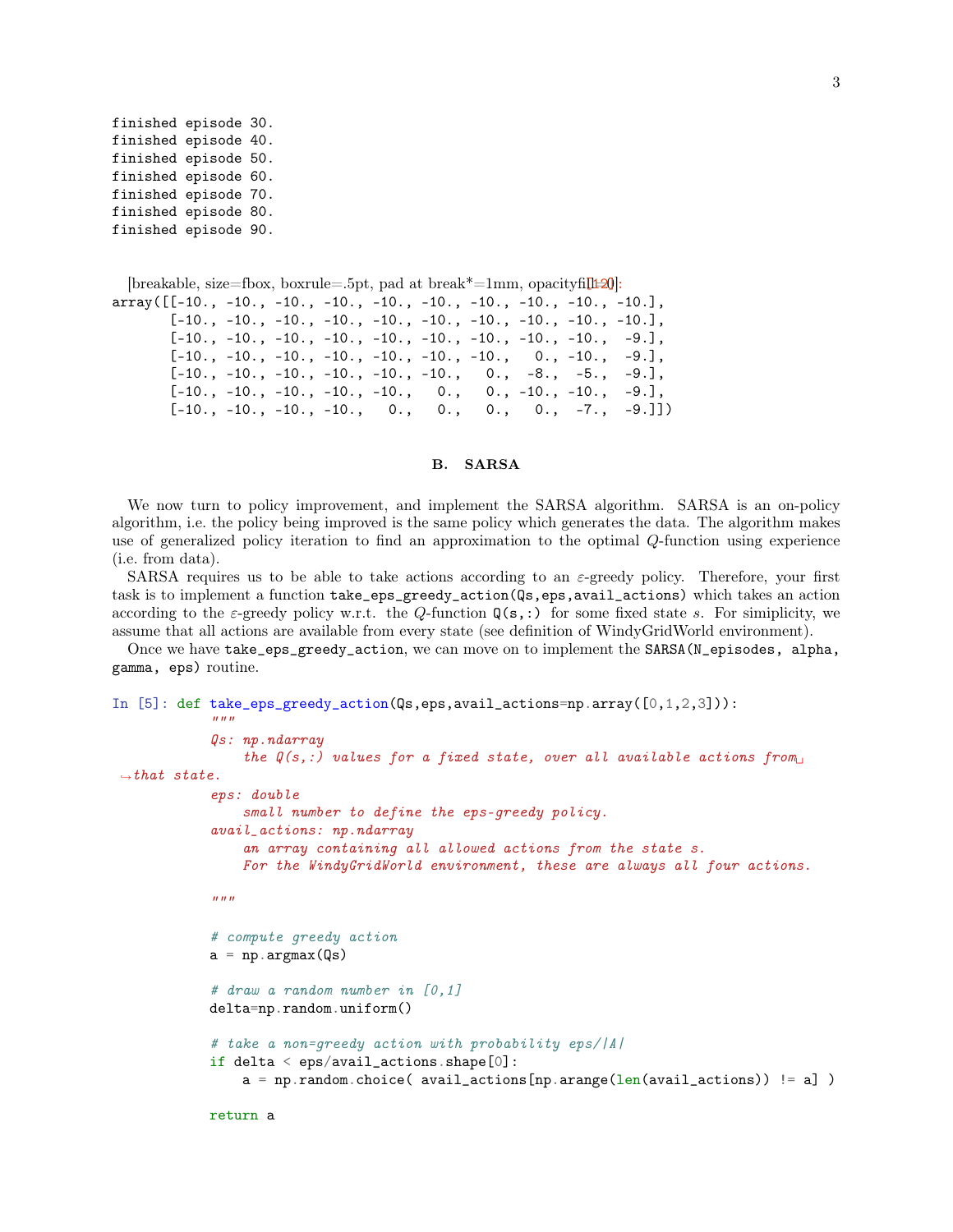```
In [6]: def SARSA(N_episodes, alpha, gamma, eps):
             "" "
            N_episodes: int
                 number of training episodes
            alpha: double
                 learning rate or step-size parameter. Should be in the interval [0,1].
            gamma: double
                 discount factor. Should be in the interval [0,1].
            eps: double
                 the eps-greedy policy paramter. Control exploration. Should be in the
 \rightarrowinterval
        [0,1].
             "''"# initialize Q function
            Q = np{\text{.zeros}}((10, 7, 4),) # (10,7)-grid of 4 actions
            # policy evaluation
            for episode in range(N_episodes):
                 # reset environment and compute initial state
                 S=env.reset().copy()
                 # take first action using eps-greedy policy
                 A=take_eps_greedy_action(Q[S[0],S[1],:],eps)
                 # loop over the timesteps in the episode
                 done=False
                 while not done:
                     # take an environment step
                     S_p, R, done = env.step(A)# choose A_p
                     A_p=take_eps_greedy_action(Q[S_p[0],S_p[1],:],eps)
                     # update value function
                     Q[S[0], S[1], A] += alpha*(R + gamma*Q[S_p[0],S_p[1],A_p] -\Box\rightarrow Q[S[0], S[1], A])# update states
                     S=S_p.copy()A=A_p \cdot copy()
```

```
return Q
```
Now that we implemented SARSA, we can evaluate the optimal  $q_*(s, a)$  and  $v_*(s)$  functions for a fixed value of  $\varepsilon = 0.1$ .

- What is the role of the parameters N\_episodes when it comes to the convergence speed?
- Print the value function corresponding to Q\_SARSA.
- Extract the optimal policy from  $Q$ \_SARSA.

Use your code now to gain intuition about how the algorithm behahaves:

- How do the results change if you decrease the value of eps?
- How do the results change if you increase/decrease the step size paramter alpha?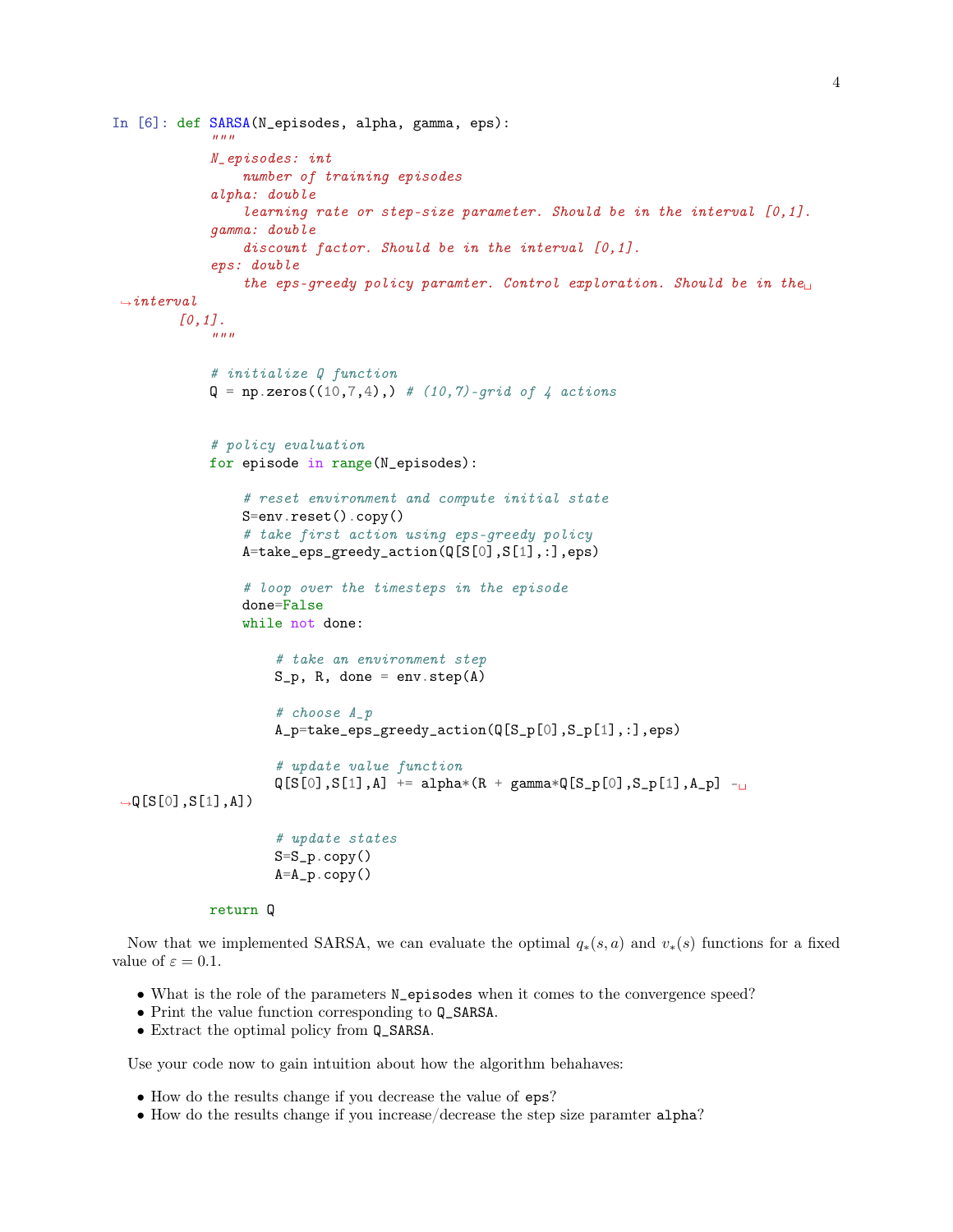```
In [7]: # learning rate
         alpha = 0.5# discount factor
         gamma = 1.0# epsilon: small positive number used in the definition of the epsilon-greedy
\rightarrowpolicy
         eps = 0.1# number of episodes to collect data from
         N_episodes=1000
         # use SARSA to compute the optimal Q function
         Q_SARSA=SARSA(N_episodes, alpha, gamma, eps)
         # extract and plot the corresponding value function
         V_SARSA=np.max(Q_SARSA,axis=2)
         np.round(np.flipud(V_SARSA.T),0)
         # compute and print the optimal policy
  [breakable, size=fbox, boxrule=.5pt, pad at break*=1mm, opacityfill[70]:<br>ray([[-16., -16., -14., -13., -11., -10., -9., -8., -7., -6.],
array([[-16., -16., -14., -13., -11., -10., -9., -8., -7., ]
```

```
[-16., -16., -14., -12., -13., -11., -10., -10., -8., -5.]
[-17., -16., -15., -14., -12., -12., -11., -7., -8., -4.],
[-15., -15., -14., -13., -13., -11., -10., 0., -7., -3.],[-17., -16., -15., -14., -12., -11., 0., -1., -1., -2.],<br>[-16., -15., -14., -13., -12., 0., 0., -2., -2., -4.],[-16., -15., -14., -13., -12., 0., 0., -2., -2., -4.],[-15, -14, -13, -13, 0, 0, 0, 0, -12, -4.]]
```
### C. Q-Learning

Q-Learning is an off-policy algorithm, i.e. the policy being improved can be different from the behavior policy which generates the data. Like SARSA, Q-Learning makes use of generalized policy iteration to find an approximation to the optimal Q-function using experience (i.e. from data).

The Q-Learning algorithm forms the basics of modern Deep RL studies; the off-policy character allows to learn from old data which makes it particularly suitable for data-driven deep learning approaches. As with SARSA, we will make use of the routine take\_eps\_greedy\_action defined above.

```
In [8]: def Q_Learning(N_episodes, alpha, gamma, eps):
             "" "
            N_episodes: int
                 number of training episodes
            alpha: double
                 learning rate or step-size parameter. Should be in the interval [0,1].
            gamma: double
                 discount factor. Should be in the interval [0,1].
            eps: double
                 the eps-greedy policy paramter. Control exploration. Should be in the\Box\rightarrowinterval
        [0,1].
             "''"# initialize Q function
            Q = np \cdot zeros((10, 7, 4),) # (10,7)-grid of 4 actions
```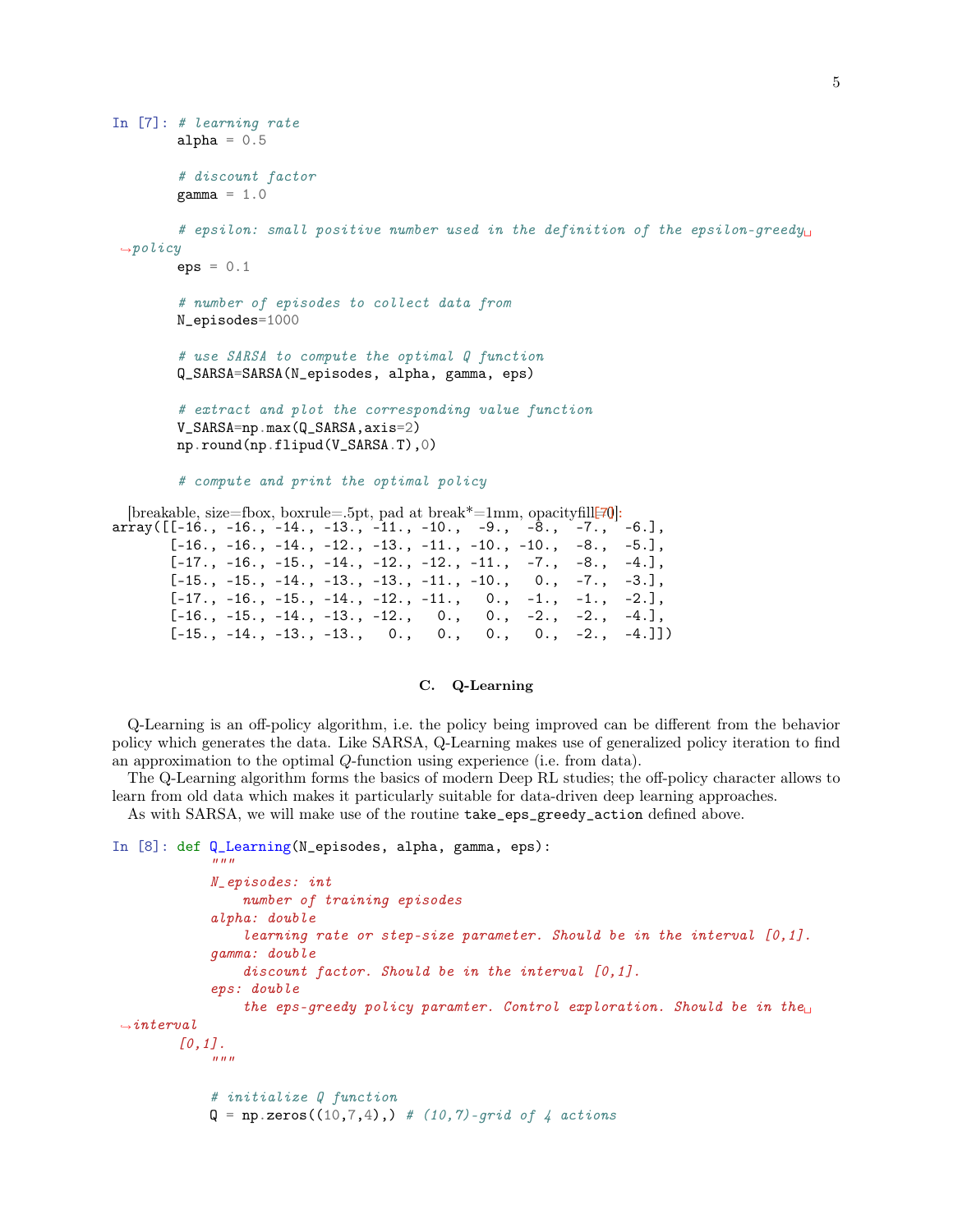```
# policy evaluation
    for episode in range(N_episodes):
        # reset environment and compute initial state
        S=env.reset().copy()
        # loop over the timesteps in the episode
        done=False
        while not done:
            # choose action
            A=take_eps_greedy_action(Q[S[0],S[1],:],eps)
            # take an environment step
            S_p, R, done = env.step(A)# update value function
            Q[S[0], S[1], A] += alpha*(R + gamma * np.max(Q[S_p[0], S_p[1], :]) -
Q[S[0],S[1],A])
            # update states
            S=S_p.copy()
```

```
return Q
```
Like with SARSA, we'd like to first evaluate the optimal  $q_*(s, a)$  and  $v_*(s)$  functions for a fixed value of  $\varepsilon = 0.1$ .

- What is the role of the parameters N\_episodes when it comes to the convergence speed?
- Print the value function V\_QL corresponding to Q\_QL.
- Extract the optimal policy from Q\_QL.
- Now use the policy\_evaluation routine to evaluate the optimal policy and visualize its value function V; What is the relation between the value function V, and the value function V\_QL obtained from Q\_QL?

Use your code now to gain intuition about how the algorithm behahaves:

- How do the results change if you decrease the value of eps?
- How do the results change if you increase/decrease the step size paramter alpha?

```
In [13]: # learning rate
         alpha = 0.5# discount factor
         gamma = 1.0# epsilon: small positive number used in the definition of the epsilon-greedy
 \rightarrowpolicy
         eps = 0.1# number of episodes to collect data from
         N_episodes=1000
         # use Q-Learning to compute the optimal Q function
         Q_QL=Q_Learning(N_episodes, alpha, gamma, eps)
```